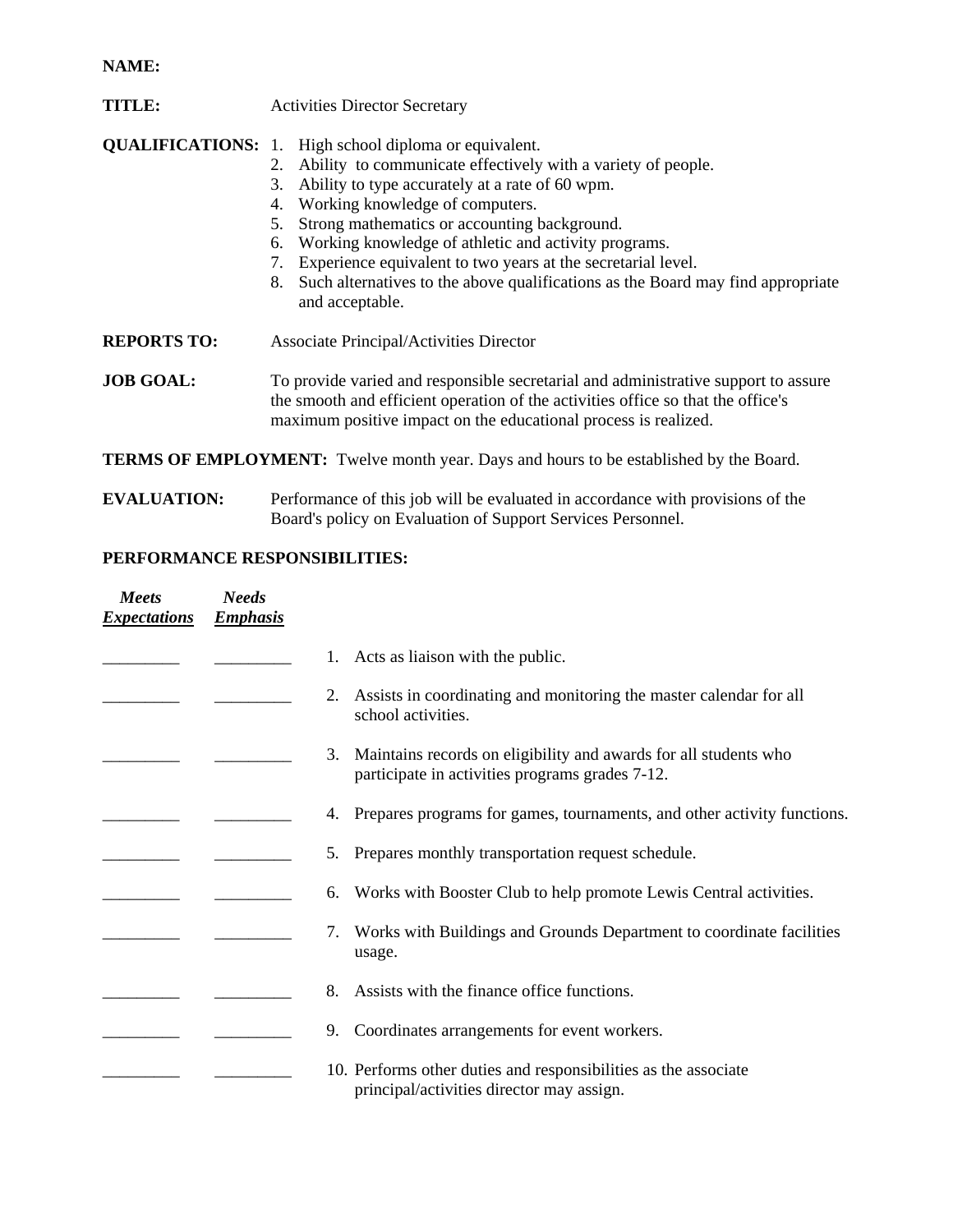| Meets<br><b>Expectations</b> | <b>Needs</b><br><b>Emphasis</b> |                                                                                                                                                                                                                                |
|------------------------------|---------------------------------|--------------------------------------------------------------------------------------------------------------------------------------------------------------------------------------------------------------------------------|
|                              |                                 | Attendance                                                                                                                                                                                                                     |
|                              |                                 | Punctuality                                                                                                                                                                                                                    |
|                              |                                 | Dependability                                                                                                                                                                                                                  |
|                              |                                 | Relationship with Other Personnel                                                                                                                                                                                              |
|                              |                                 | Relationship with Students/Public                                                                                                                                                                                              |
|                              |                                 | Quality of Work                                                                                                                                                                                                                |
|                              |                                 | Cooperation                                                                                                                                                                                                                    |
|                              |                                 | Work Habits (Neatness, Speed, Etc.)                                                                                                                                                                                            |
|                              |                                 | School Ethics (Confidentiality, Loyalty)                                                                                                                                                                                       |
|                              |                                 | Other than the contract of the contract of the contract of the contract of the contract of the contract of the contract of the contract of the contract of the contract of the contract of the contract of the contract of the |
|                              |                                 |                                                                                                                                                                                                                                |